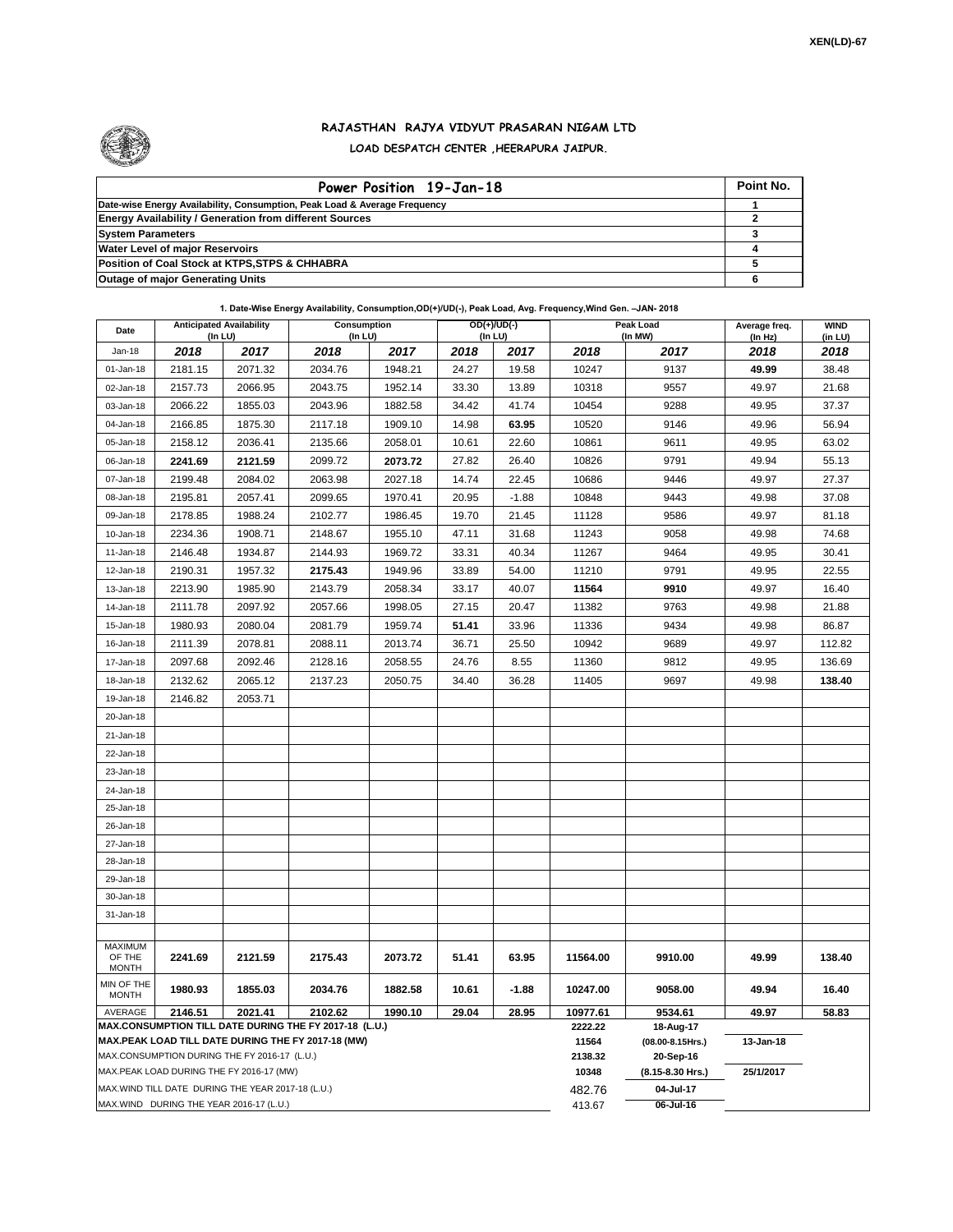## **2.Anticipated Availability/Generation From Different Sources**

| (In LU)        |                                                                                    |                                                  |                                  |                              |  |  |  |  |  |
|----------------|------------------------------------------------------------------------------------|--------------------------------------------------|----------------------------------|------------------------------|--|--|--|--|--|
| S.No.          | Sources Available to Rajasthan / Installed<br>Capacity as on 30.09.2016<br>(In MW) | Prior<br>assessment of<br>Avail. For next<br>Dav | Prior<br>assessment of<br>Avail. | Actual<br>Energy<br>Received |  |  |  |  |  |
|                |                                                                                    |                                                  | 18-Jan-18                        |                              |  |  |  |  |  |
| 1              | KTPS (1240/1240)                                                                   | 270.00                                           | 270.00                           | 263.48                       |  |  |  |  |  |
| $\overline{2}$ | STPS (1500/1500)                                                                   | 273.00                                           | 273.00                           | 255.21                       |  |  |  |  |  |
| 3              | DHOLPUR GAS CCPP (330/330)                                                         | 0.00                                             | 0.00                             | 0.00                         |  |  |  |  |  |
| 4<br>5         | RAMGARH (273.5/273.5)<br>RAPP-A(200/200)                                           | 21.00<br>43.00                                   | 21.00<br>45.00                   | 20.75<br>44.92               |  |  |  |  |  |
| 6              | MAHI (140/140)                                                                     | 0.00                                             | 0.00                             | 8.59                         |  |  |  |  |  |
| 7              | CHAMBAL (RPS+JS) (135.5/271)                                                       | 38.62                                            | 38.62                            | 35.59                        |  |  |  |  |  |
| 8              | GIRAL LIGNITE (250/250)                                                            | 0.00                                             | 0.00                             | 0.00                         |  |  |  |  |  |
| 9              | CHHABRA TPS 1000/1000)                                                             | 164.00                                           | 164.00                           | 157.52                       |  |  |  |  |  |
| 10             | ADANI (TPS) + KALISINDH (TPS)<br>(1200+1200/1320+1200)                             | 273.00                                           | 273.00                           | 254.25                       |  |  |  |  |  |
| 11             | WIND FARM (3980.40/4119.15)                                                        | 75.00                                            | 123.00                           | 138.40                       |  |  |  |  |  |
| 12             | SOLAR POWER(737.70/1295.70)                                                        | 0.00                                             | 0.00                             | 0.00                         |  |  |  |  |  |
| 13             | CAPTIVE POWER PLANTS                                                               | 0.00<br>0.00                                     | 0.00                             | 0.00                         |  |  |  |  |  |
| 14<br>15       | REGIONAL (INTRA STATE) O.A. (VLTPS)<br>OPEN ACCESS                                 | 19.97                                            | 0.00<br>18.31                    | 0.00<br>18.31                |  |  |  |  |  |
| 16             | BIOMASS - (101.95/119.25)                                                          | 5.00                                             | 5.00                             | 4.91                         |  |  |  |  |  |
| 17             | BARSINGHSAR LTPS(250/250)                                                          | 53.00                                            | 53.00                            | 52.43                        |  |  |  |  |  |
| 18             | RAJWEST (1080/1080)                                                                | 201.00                                           | 203.00                           | 194.57                       |  |  |  |  |  |
|                | <b>TOTAL (A): 1-18</b>                                                             | 1436.59                                          | 1486.93                          | 1448.93                      |  |  |  |  |  |
| 19             | <b>BBMB COMPLEX</b>                                                                |                                                  |                                  |                              |  |  |  |  |  |
|                | a) BHAKRA(230.79/1516.3)<br>b) DEHAR (198/990)                                     | 27.87<br>5.01                                    | 28.17<br>5.65                    | 27.58<br>5.57                |  |  |  |  |  |
|                | c) PONG (231.66/396)                                                               | 24.68                                            | 28.10                            | 24.48                        |  |  |  |  |  |
|                | TOTAL : a TO c                                                                     | 57.55                                            | 61.92                            | 57.64                        |  |  |  |  |  |
| 20             | <b>CENTRAL STATIONS</b>                                                            |                                                  |                                  |                              |  |  |  |  |  |
|                | d) SINGRAULI (300/2000)                                                            | 83.68                                            | 67.58                            | 67.58                        |  |  |  |  |  |
|                | e) RIHAND<br>(310.24/3000)                                                         | 126.47                                           | 127.50                           | 127.16                       |  |  |  |  |  |
|                | f) UNCHAHAR-I(20/420)                                                              | 5.95                                             | 5.78                             | 8.59                         |  |  |  |  |  |
|                | q) UNCHAHAR-II& III(61/630)<br>h) INDIRA GANDHI STPS(JHAJHAR) 0.00/1500)           | 23.46<br>0.00                                    | 22.99<br>0.00                    | 26.02<br>0.00                |  |  |  |  |  |
|                | i) NCTPS DADRI St-II (43.22/980) + DADRI-TH                                        | 17.55                                            | 20.03                            | 20.90                        |  |  |  |  |  |
|                | i) DADRI GAS (77/830)                                                              | 0.00                                             | 0.00                             | 0.00                         |  |  |  |  |  |
|                | k) ANTA<br>(83.07/419)                                                             | 0.00                                             | 0.00                             | 0.00                         |  |  |  |  |  |
|                | I) AURAIYA<br>(61.03/663)                                                          | 3.16                                             | 2.81                             | 2.81                         |  |  |  |  |  |
|                | m) NAPP<br>(44/440)<br>n) RAPP-B<br>(125/440)                                      | 9.86<br>16.58                                    | 9.86<br>16.66                    | 9.86<br>16.66                |  |  |  |  |  |
|                | o) RAPP-C<br>(88/440)                                                              | 20.00                                            | 20.00                            | 20.00                        |  |  |  |  |  |
|                | p) SALAL<br>(20.36/690)                                                            | 0.49                                             | 0.49                             | 0.49                         |  |  |  |  |  |
|                | q) URI<br>(70.37/720)                                                              | 3.05                                             | 3.02                             | 2.94                         |  |  |  |  |  |
|                | r) TANAKPUR (10.86/94)                                                             | 0.35                                             | 0.35                             | 0.34                         |  |  |  |  |  |
|                | s) CHAMERA - (105.84/540)                                                          | 3.14                                             | 3.14                             | 3.14                         |  |  |  |  |  |
|                | t) CHAMERA-II (29.01/300)<br>u) CHAMERA-III (25.21/231)                            | 0.87<br>0.60                                     | 0.87<br>0.65                     | 0.87<br>0.65                 |  |  |  |  |  |
|                | v) DHAULIGANGA (27/280)                                                            | 0.81                                             | 0.81                             | 0.81                         |  |  |  |  |  |
|                | w) DULHASTI (42.42/390)                                                            | 2.72                                             | 2.39                             | 2.61                         |  |  |  |  |  |
|                | x) SEWA (13/120)                                                                   | 0.39                                             | 0.39                             | 0.39                         |  |  |  |  |  |
|                | y) NJPC (112.00/1500)+RAMPUR(31.808/412.02)                                        | 6.26                                             | 6.44                             | 6.44                         |  |  |  |  |  |
|                | z) TEHRI (75/1000)                                                                 | 5.81                                             | 6.82                             | 6.82                         |  |  |  |  |  |
|                | aa) KOTESHWR (33.44/400) + PARBATI3 (56.73/520)                                    | 1.91                                             | 5.06                             | 5.07                         |  |  |  |  |  |
|                | ab) TALA<br>ac) MUNDRA UMPP (380/4000)                                             | 0.26<br>85.19                                    | 0.27<br>68.40                    | 0.27<br>74.97                |  |  |  |  |  |
|                | ad) SASAN (372/3960)                                                               | 89.04                                            | 88.80                            | 88.80                        |  |  |  |  |  |
|                | ae) FRKKA+KHLGN+TLCHR (70.18/3940)                                                 | 24.05                                            | 23.18                            | 23.18                        |  |  |  |  |  |
|                | af) URS POWER(DADRITH-I)                                                           | 0.00                                             | 0.00                             | 0.00                         |  |  |  |  |  |
|                | TOTAL SCHEDULE(a TO af)                                                            | 589.20                                           | 566.23                           | 575.03                       |  |  |  |  |  |
|                | LOSSES                                                                             | $-44.87$                                         | $-45.73$                         | $-46.31$                     |  |  |  |  |  |
| 21             | <b>NET SCHEDULED</b><br>BILATERAL (REG.) EXCL. BANKING                             | 544.33<br>3.29                                   | 520.50<br>3.29                   | 528.71<br>3.29               |  |  |  |  |  |
| 22             | BANKING                                                                            | 15.61                                            | 15.61                            | 15.61                        |  |  |  |  |  |
| 23             | BILATERAL(INTER-REG.). EXCLUDING (ISOA &<br>BANKING)                               | 112.35                                           | 90.90                            | 112.35                       |  |  |  |  |  |
| 24             | INTER STATE OPEN ACCESS (BILATERAL+IEX)                                            | $-19.97$                                         | $-18.31$                         | $-18.31$                     |  |  |  |  |  |
| 25             | INDIAN ENERGY EXCHANGE                                                             | 54.62                                            | 12.25                            | 12.25                        |  |  |  |  |  |
|                | TOTAL(B): (19 TO 25)                                                               | 710.22                                           | 645.68                           | 653.90                       |  |  |  |  |  |
|                | TOTAL GENERATION (A +B) : 1 TO 25                                                  |                                                  |                                  | 2102.83                      |  |  |  |  |  |
|                | OVER DRAWAL (+)/UNDER DRAWAL (-)                                                   |                                                  |                                  | 34.40                        |  |  |  |  |  |
|                | <b>GRAND TOTAL</b><br><b>LAST YEAR</b>                                             | 2146.82<br>2053.71                               | 2132.62<br>2065.12               | 2137.23<br>2050.75           |  |  |  |  |  |
|                |                                                                                    |                                                  |                                  |                              |  |  |  |  |  |